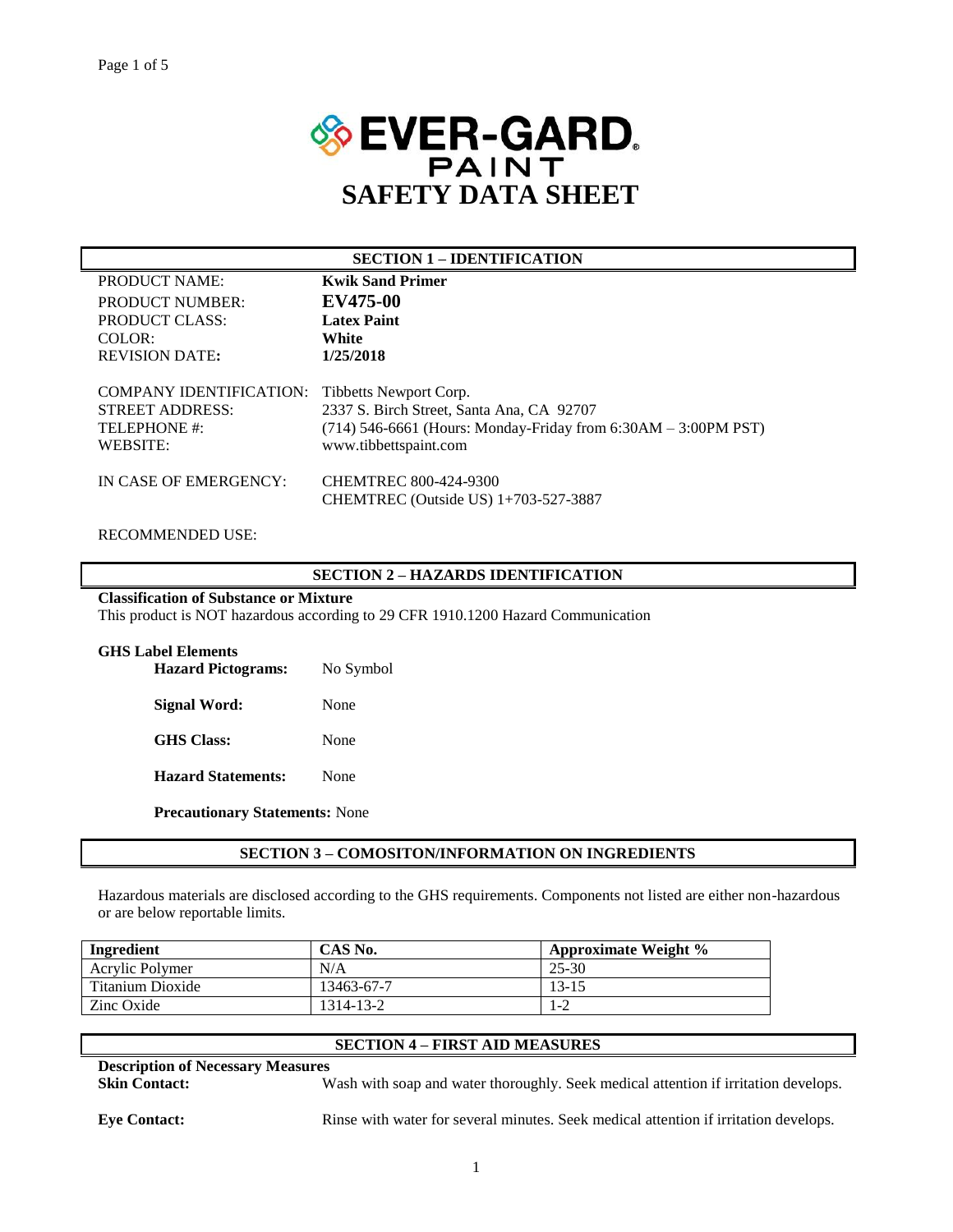| <b>Inhalation:</b> | If breathing is difficult, move person to fresh air and keep at rest in comfortable<br>breathing position. Call a physician if symptoms develop or persist. |
|--------------------|-------------------------------------------------------------------------------------------------------------------------------------------------------------|
| <b>Ingestion:</b>  | Rinse mouth. If ingestion of large amount occurs, call a poison control center<br>immediately. Do not induce vomiting.                                      |

### **Most important symptoms and effects, both acute and delayed**

Most important known symptoms are detailed in Section 2 and Section 11.

# **Indication of any immediate medical attention and special treatment needed** No Data Available

|                                                                                                                                  | <b>SECTION 5 - FIRE FIGHTING MEASURES</b>                                                                                                                                                                                                                                                                                                                               |  |  |  |
|----------------------------------------------------------------------------------------------------------------------------------|-------------------------------------------------------------------------------------------------------------------------------------------------------------------------------------------------------------------------------------------------------------------------------------------------------------------------------------------------------------------------|--|--|--|
| <b>Suitable Extinguishing Media:</b>                                                                                             | Use extinguishing measures that are appropriate to local circumstances and the<br>surrounding environment. Water Fog, CO <sub>2</sub> , Dry Chemical, Alcohol Resistant Foam.                                                                                                                                                                                           |  |  |  |
| <b>Special Hazards:</b>                                                                                                          | Carbon oxides                                                                                                                                                                                                                                                                                                                                                           |  |  |  |
| <b>Advice for firefighters:</b>                                                                                                  | Follow recommended procedures in handling fire areas. Wear fire-fighting<br>equipment and self-contained breathing apparatus.<br>If possible, move containers out of the fire area. Cool containers with water spray.                                                                                                                                                   |  |  |  |
| <b>Further Information:</b>                                                                                                      | Pressure may build inside the container.                                                                                                                                                                                                                                                                                                                                |  |  |  |
|                                                                                                                                  | <b>SECTION 6 - ACCIDENTAL RELEASE-MEASURES</b>                                                                                                                                                                                                                                                                                                                          |  |  |  |
| <b>Personal Precautions:</b>                                                                                                     | Use proper personal protective equipment including respirators, goggles, chemical<br>resistant gloves, coveralls. Avoid breathing vapors, mist, or gas. Ensure adequate<br>ventilation. Remove all sources of ignition. Evacuate all personnel to safe areas.<br>Beware of vapors accumulating to form explosive concentrations. Vapors can<br>accumulate in low areas. |  |  |  |
| <b>Environmental Precautions:</b>                                                                                                | Prevent further leakage or spillage if safe to do so. Do not let product enter<br>drains and waterways.                                                                                                                                                                                                                                                                 |  |  |  |
| <b>Methods for clean-up:</b>                                                                                                     | Soak up with inert absorbent material such as sand or saw dust then place in<br>chemical waste container.                                                                                                                                                                                                                                                               |  |  |  |
|                                                                                                                                  | <b>SECTION 7 - HANDLING AND STORAGE</b>                                                                                                                                                                                                                                                                                                                                 |  |  |  |
| <b>Precautions for Safe Handling:</b>                                                                                            | Use with adequate ventilation. Avoid breathing excess vapors and prevent contact<br>with eyes, skin, and clothing.                                                                                                                                                                                                                                                      |  |  |  |
| <b>Conditions for Safe Storage:</b>                                                                                              | Store in a cool, dry, well-ventilated area away from sources of heat, combustible<br>materials, and incompatible substances. Keep container tightly closed.                                                                                                                                                                                                             |  |  |  |
| <b>SECTION 8 - EXPOSURE CONTROLS/PERSONAL PROTECTION</b>                                                                         |                                                                                                                                                                                                                                                                                                                                                                         |  |  |  |
| <b>Engineering Controls:</b>                                                                                                     | Ensure adequate ventilation, especially in confined areas. When ventilation is<br>insufficient to control airborne levels, equip personal protective equipment which<br>meets the OSHA standards.                                                                                                                                                                       |  |  |  |
| <b>Personal Protective Equipment</b><br><b>Eye/Face Protection:</b><br><b>Skin Protection:</b><br><b>Respiratory Protection:</b> | Wear splash goggles or face shields which are approved by NIOSH.<br>Handle with protective chemical resistant gloves.<br>If air-purifying respirators are appropriate, use respirators and components tested and                                                                                                                                                        |  |  |  |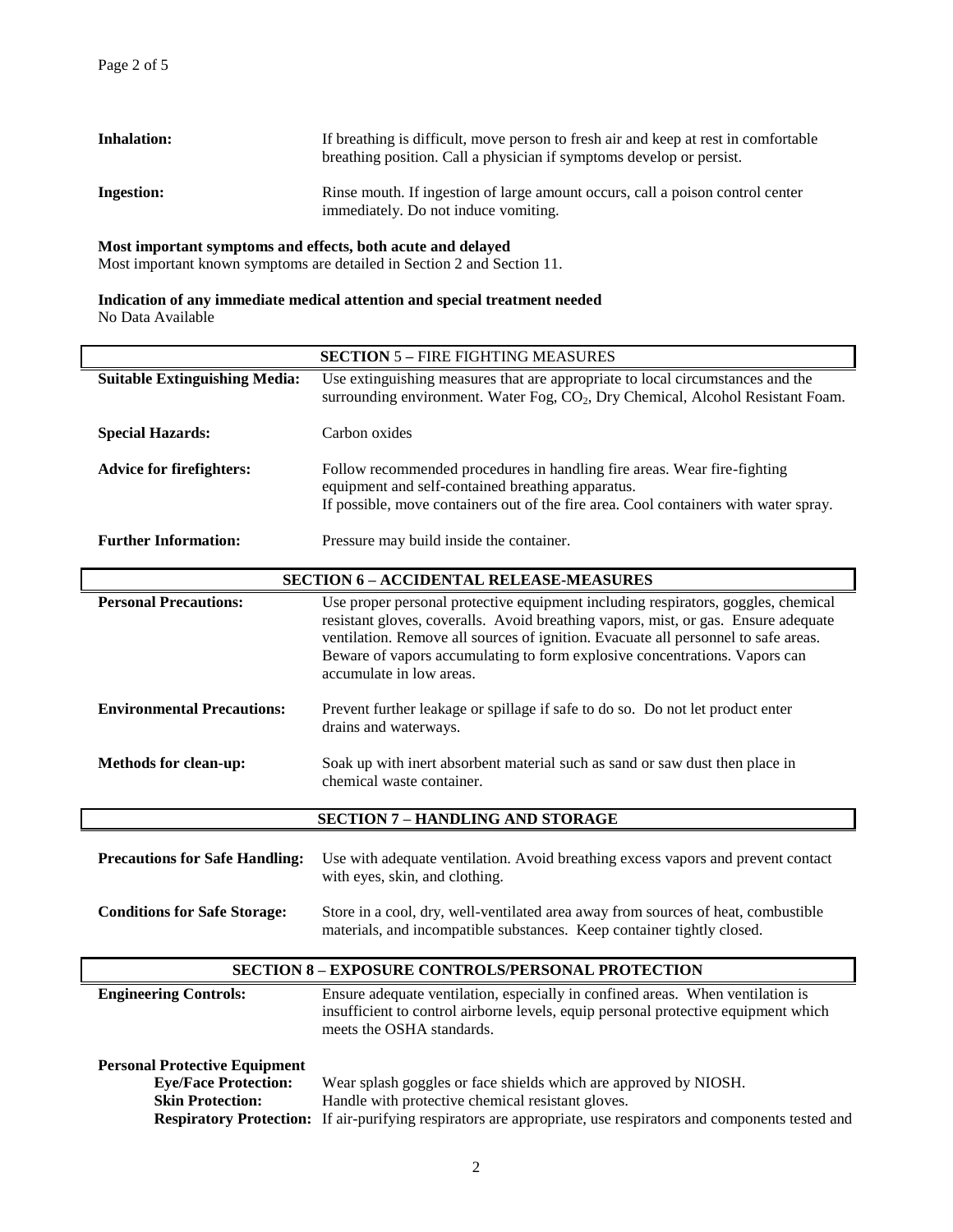# approved by NIOSH.

**Hygiene Measures:** Avoid contact with skin, eyes, and clothing. Remove and wash contaminated clothing before re-use. Wash thoroughly after handling.

### **Control Parameters:**

| <b>Chemical Name</b> | CAS No.    | Weight%   | <b>Cal-OSHA</b><br>PEL TWA               | <b>OSHA PEL</b><br><b>TWA</b> | <b>ACGIH TWA</b>  |
|----------------------|------------|-----------|------------------------------------------|-------------------------------|-------------------|
| Titanium Dioxide     | 13463-67-7 | 10-15%    | $5 \text{ mg/m}$<br>(Respirable<br>Dust) | $15 \text{ mg/m}$             | $10 \text{ mg/m}$ |
| Zinc Oxide           | 1314-13-2  | $1 - 2\%$ | $5 \text{ mg/m}$                         | $5 \text{ mg/m}$              | $2 \text{ mg/m}$  |

|                               | <b>SECTION 9 – PHYSICAL AND CHEMICAL PROPERTIES</b> |
|-------------------------------|-----------------------------------------------------|
| <b>Physical State:</b>        | Liquid                                              |
| Color:                        | White                                               |
| Odor:                         | Slight                                              |
| <b>Odor Threshold:</b>        | Not Available                                       |
| Density (lbs/gal):            | $10.0 - 11.0$                                       |
| pH:                           | $8 - 9$                                             |
| VOC Less Water $(g/L)$ :      | Less than 100                                       |
| <b>Boiling Point (F):</b>     | No Data                                             |
| <b>Freezing Point (F):</b>    | No Data                                             |
| <b>Flash Point (F):</b>       | No Data                                             |
| <b>Evaporation Rate:</b>      | Slower than ether                                   |
| <b>Upper Explosion Limit:</b> | No Data                                             |
| <b>Lower Explosion Limit:</b> | No Data                                             |
| <b>Vapor Pressure:</b>        | Not Available                                       |
| <b>Vapor Density:</b>         | Heavier than air                                    |
| <b>Solubility in Water:</b>   | Soluble                                             |
| <b>Partition Coefficient:</b> | Not Available                                       |
| <b>Auto-Ignition Temp:</b>    | Not Available                                       |
| <b>Decomposition Temp:</b>    | Not Available                                       |
| Viscosity (KU):               | 95-105                                              |

# **SECTION 10 – STABILITY AND REACTIVITY**

**Reactivity:** None known<br> **Chemical Stability:** Stable under **Possibility of Hazardous Reactions:** None anticipated **Conditions to avoid:** Heat. **Incompatibility:** None known

Stable under normal conditions **Hazardous Decomposition:** Incomplete combustion may release carbon monoxide

# **SECTION 11 – TOXICOLOGICAL INFORMATION**

| <b>Primary routes of exposure and Symptoms</b> |                                                                                                                                           |
|------------------------------------------------|-------------------------------------------------------------------------------------------------------------------------------------------|
| <b>Inhalation:</b>                             | May cause respiratory tract, nose, and throat irritation.<br>Symptoms may include headache, nausea, dizziness, drowsiness, and confusion. |
| Ingestion:                                     | May cause irritation of the mouth, throat, and stomach.<br>Can target organs if large quantities are ingested.                            |
| <b>Skin Contact:</b>                           | May cause skin irritation or drying of skin.                                                                                              |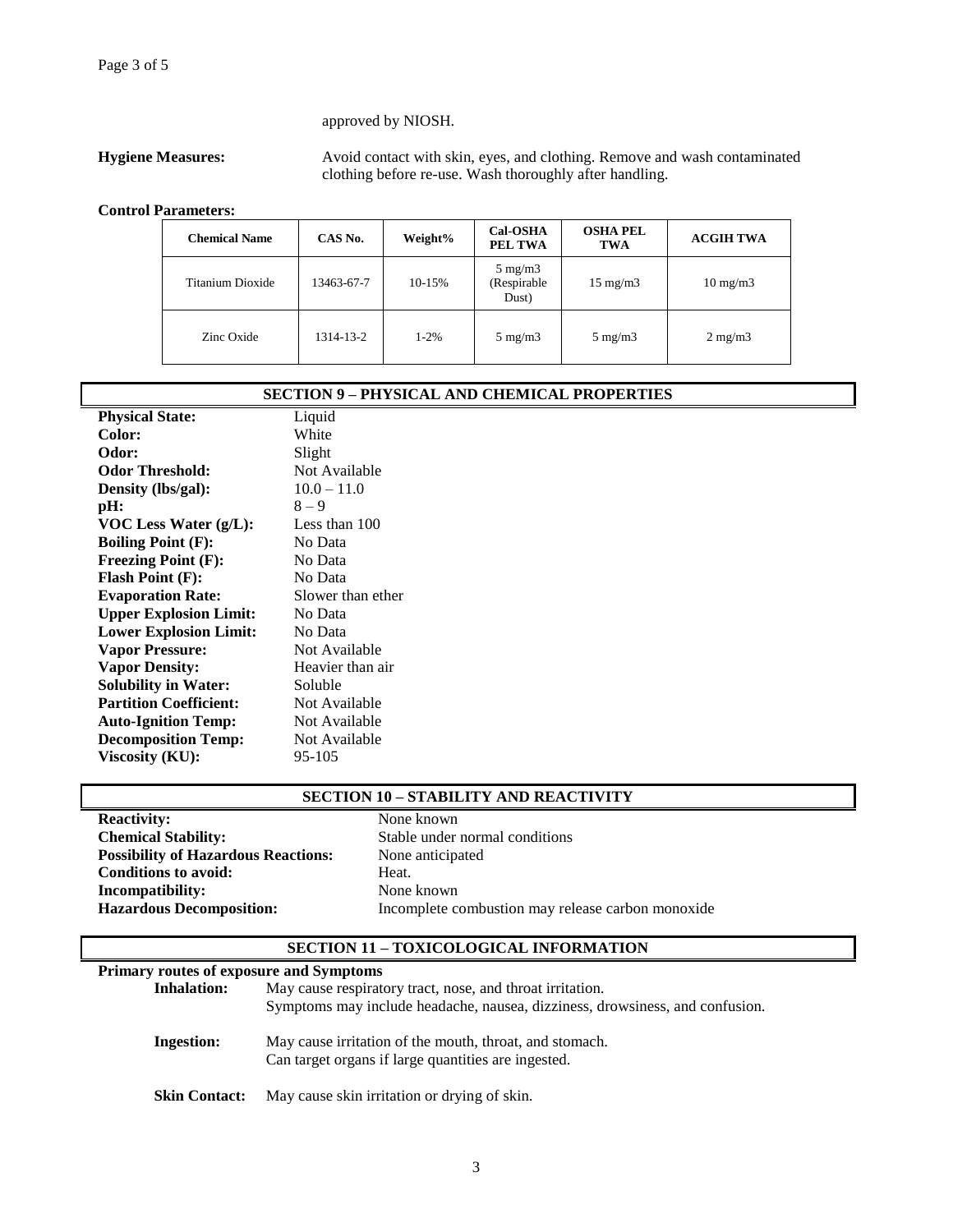# **Eye Contact:** Causes eye irritation.

### **Delayed and immediate effects and also chronic effects from short- and long-term exposure Acute Toxicity by Component:**

| <b>TOXICITY DY COMPON</b> |
|---------------------------|
| Titanium Dioxide          |

| Titanium Dioxide        |                                    |
|-------------------------|------------------------------------|
| LD50 Oral:              | $>10,000$ mg/kg (Rat)              |
| LD50 Dermal:            | >10,000 mg/m <sup>3</sup> (Rabbit) |
| LC50 Inhalation (Dust): | $>6.82$ mg/L (Rat, 4 hr)           |
|                         |                                    |
| Zinc Oxide              |                                    |
| LD50 Oral:              | $7,950$ mg/kg (Mouse)              |
| LD50 Dermal:            | Not Available                      |
| LC50 Inhalation (Dust): | Not Available                      |

# **Chronic Toxicity:**

| <b>Chemical Name</b> | CAS No.    | Weight%  | <b>IARC</b>                                  | <b>NTP</b> | <b>ACGIH</b>                                 |
|----------------------|------------|----------|----------------------------------------------|------------|----------------------------------------------|
| Titanium Dioxide*    | 13463-67-7 | 10-15%   | $2B - Possibly$<br>Carcinogenic to<br>Humans |            | A4 - Not classifiable<br>as human carcinogen |
| Zinc Oxide           | 1314-13-2  | $1 - 2%$ |                                              |            |                                              |

\*The IARC has classified titanium dioxide as possibly carcinogenic to humans (2B) but have also concluded that "No significant exposure to titanium dioxide is thought to occur during the use of products in which titanium dioxide is bound to other materials, such as paint." Titanium Dioxide is not classified as a carcinogen by NTP, OSHA, or the EPA.

|                                   | <b>SECTION 12 – ECOLOGICAL DATA</b>                            |
|-----------------------------------|----------------------------------------------------------------|
| <b>Ecotoxicity:</b>               | No information available                                       |
|                                   | <b>Persistence and Degradability:</b> No information available |
| <b>Bioaccumulative Potential:</b> | No information available                                       |
| <b>Mobility in Soil:</b>          | No information available                                       |
| <b>Other Adverse Effects:</b>     | No information available                                       |

| <b>SECTION 13 - DISPOSAL CONSIDERATIONS</b> |                                                                                  |  |
|---------------------------------------------|----------------------------------------------------------------------------------|--|
| <b>Waste Disposal Method:</b>               | Disposal should be made in accordance with federal, state, and local regulations |  |
| <b>SECTION 14 - TRANSPORT INFORMATION</b>   |                                                                                  |  |
| <b>DOT</b>                                  | Not regulated                                                                    |  |
| <b>ICAO/JATA</b>                            | Not regulated                                                                    |  |
| IMDG/IMO                                    | Not regulated                                                                    |  |
|                                             | <b>SECTION 15 - REGULATORY INFORMATION</b>                                       |  |

### **No Information Available**

| <b>SECTION 16 - OTHER INFORMATION</b> |  |  |
|---------------------------------------|--|--|
| <b>HMIS Ratings:</b>                  |  |  |
| Health:                               |  |  |
| Flammability:                         |  |  |
| Reactivity:                           |  |  |

NFPA Ratings: